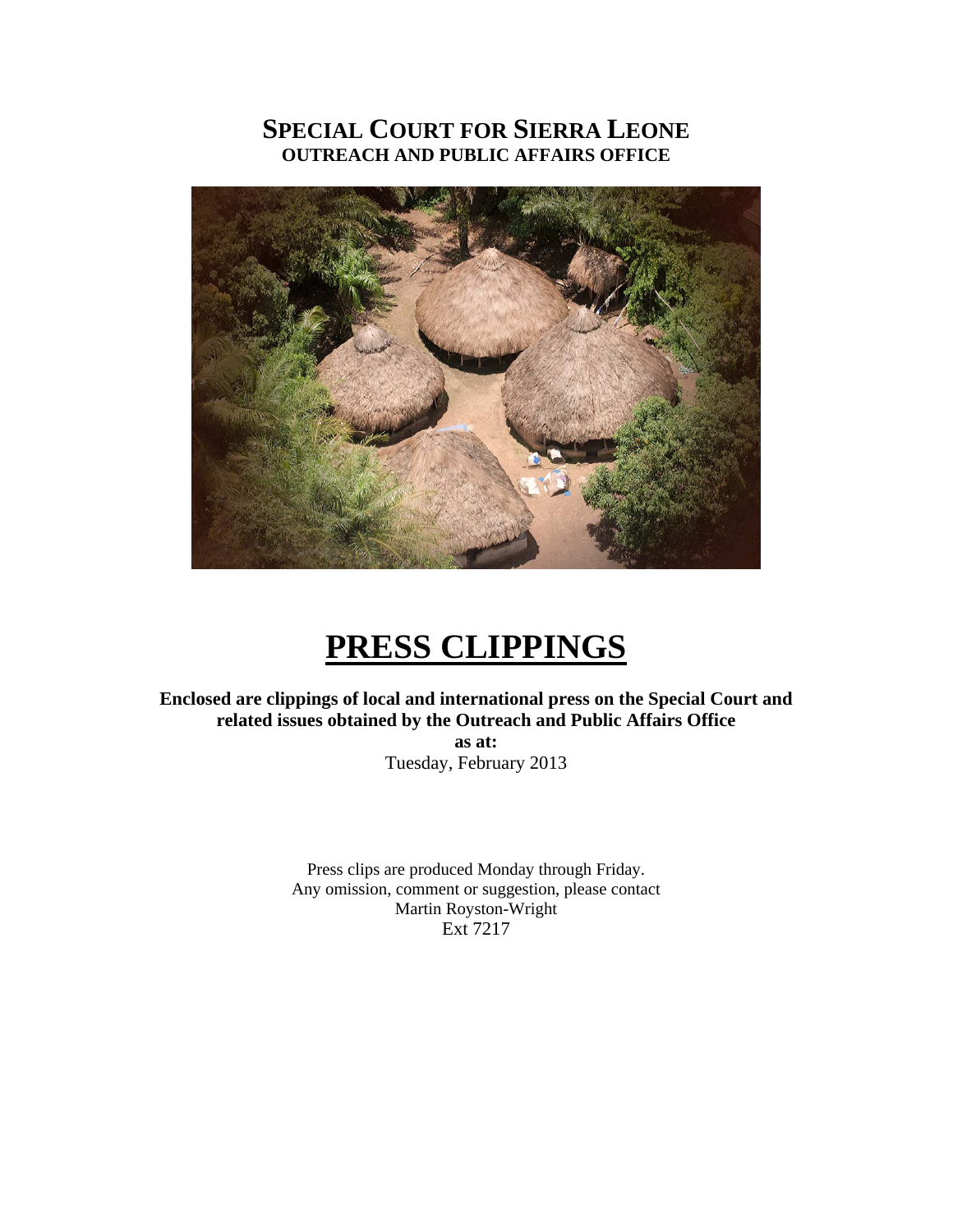| <b>International News</b>                                  |        |
|------------------------------------------------------------|--------|
| Liberia: Finance Refers Taylor's Lawyers to CSA / The News | Page 3 |
| Taylor Claims Over \$200,000 / The New Dawn                | Page 4 |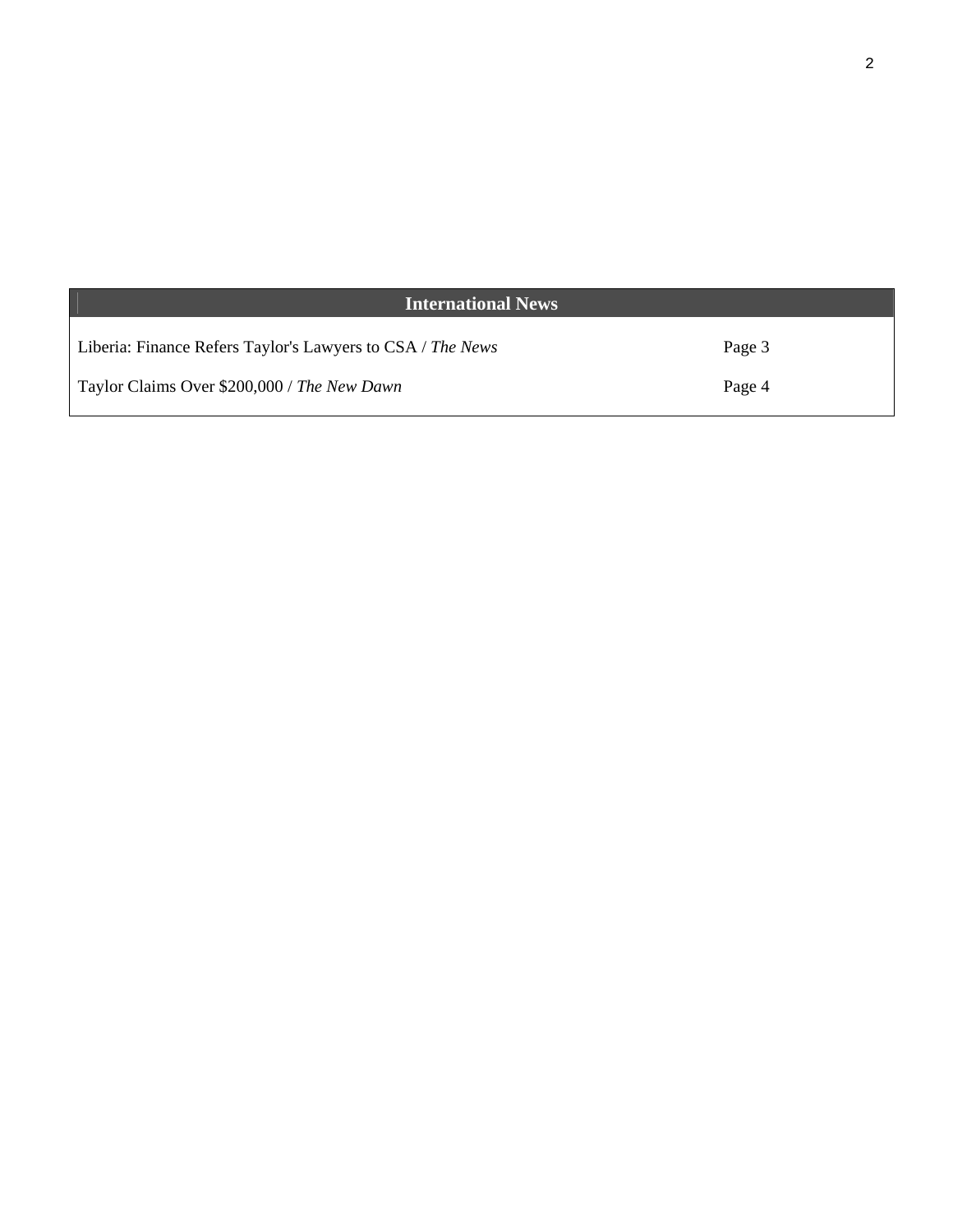Tuesday, 5 February 2013

#### **Liberia: Finance Refers Taylor's Lawyers to CSA**

The Ministry of Finance has referred Lawyers seeking the annual retirement benefits of former Liberian President Charles Taylor to liaise with the Civil Service Agency (CSA) which is the institution of government responsible to handle all retirement and other associated benefits.

Finance Ministry's position is contained in a letter dated January 29, 2013, addressed to Counselor Sayma Syrenius Cephus, one of counsels for the ex-Liberian head of state.

The Ministry's statement followed an earlier letter send to the Ministry of Finance by Counselor Cephus requesting the annual retirement benefits of Mr. Taylor and his wife, Victoria Addison-Taylor in the amount of US\$250,000.00 and US\$125,000.00 respectively.

In the January 29, 2013 letter, signed by Deputy Finance Minister for Expenditure and Debt Management, Angela Cassell-Bush, Finance Ministry, urged lawyers seeking Mr. Taylor's annual retirement benefits, to liaise with the CSA which has jurisdiction on the matter.

However, based on the Finance Ministry's advice, Cllr. Cephus, on January 30, 2013, wrote the Director Generator of the CSA, Dr. William Allen, indicating that the legal team of Mr. Taylor was making a request for settlement of his retirement benefits.

Cllr. Cephus said he was confident that the CSA will treat this matter with some degree of urgency, in the same manner and form in which the Government of Liberia, through the Ministry of Finance unconditionally paid and continues to say the retirement benefits of the late President Samuel Kanyon Doe to his wife, Nancy B. Doe.

In recent days, Mr. Taylor wrote members of the Senate requesting his retirement benefits from government. The former President said he had been denied of his constitutional rights by the government through the Finance Ministry.

Members of the senate are reportedly divided over the request made by the former president, now awaiting prison sentence in The Hague, The Netherlands.

Senators from the former ruling National Patriotic Party (NPP) said they will advocate for Mr. Taylor's benefit. One Senator in Particular, the late John Whitfield, had threatened to take legal action against the Liberia if it refuses to give Mr. Taylor his just benefits.

However, barely two days after he made the statement, Senator fell out at his residence and was rushed at the hospital, where he remained until he died. The unexpected death of Senator Whitfield shocked members of the senate.